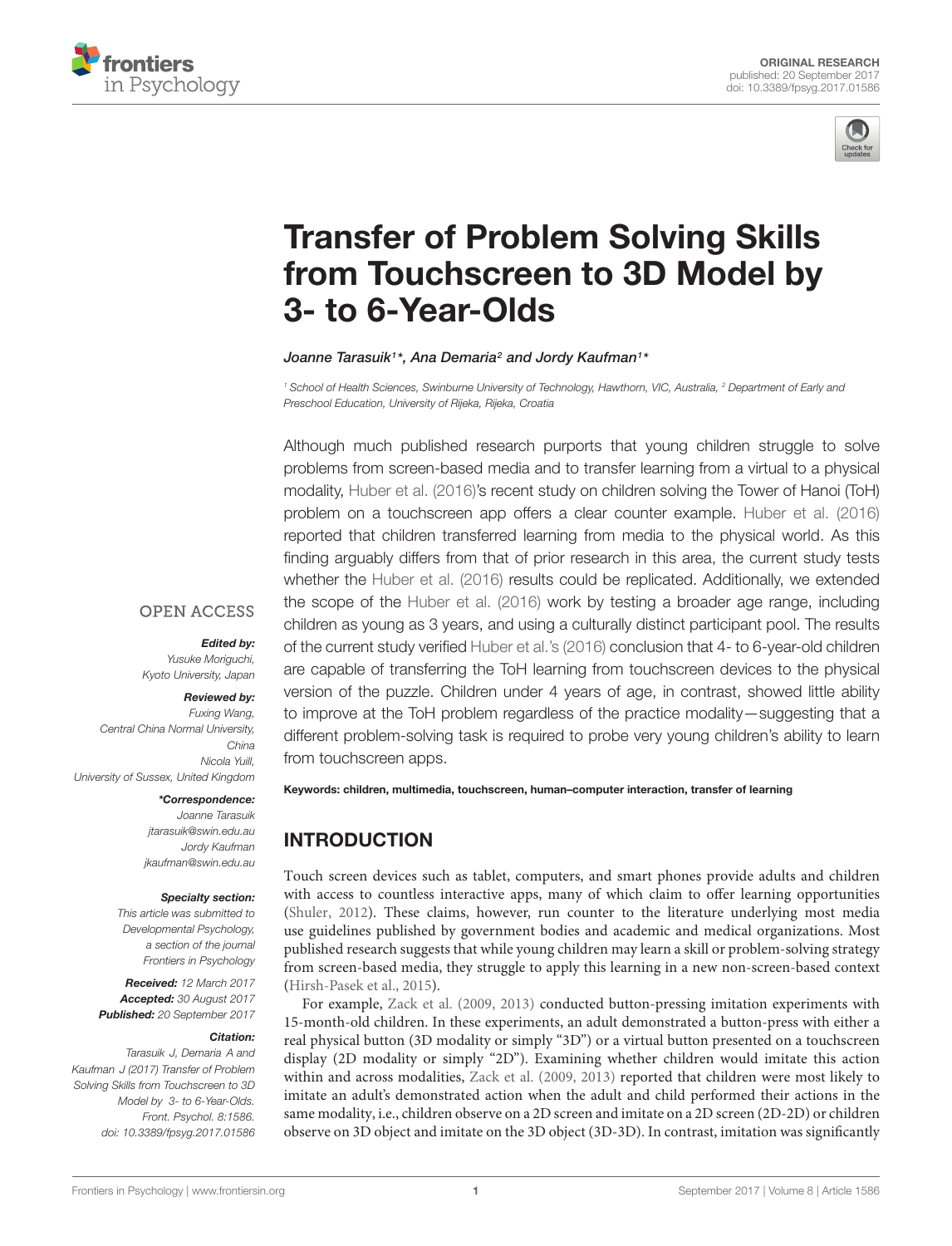impaired when the observation and imitation modalities differed (3D-2D and 2D-3D). [Zack et al.](#page-5-3) [\(2009,](#page-5-3) [2013\)](#page-5-4) concluded that although imitation skill can be learned in either modality, the imitation skill cannot effectively be transferred across modalities.

Similarly, using an imitation paradigm involving a puzzle assembly task, [Moser et al.](#page-5-5) [\(2015\)](#page-5-5) demonstrated a similar finding with 2.5- and 3-year-old children. Results revealed a transfer deficit (i.e., a drop in performance across modalities) when the children were required to imitate on the touch screen device what they observed on the felt board puzzle (3D-2D) and vice versa (2D-3D) compared to imitation that did not require a transfer across modalities. Interestingly, however, not all researchers find transfer deficits in their experiments. [Chen and Siegler](#page-5-6) [\(2013\)](#page-5-6) found that children as young as 2 years of age could learn to imitate a series of steps to solve a spatial problem using tools from a video presentation—therefore not showing the transfer deficit seen in the imitation studies described above. [Chen and](#page-5-6) [Siegler](#page-5-6) [\(2013\)](#page-5-6) highlight that 2D content that conveys that there is a problem to be solved can be challenging for young children, and learning from video is increasingly difficult as the number of steps required to achieve a goal increases [\(Barr,](#page-5-7) [2010;](#page-5-7) [Barnett,](#page-5-8) [2014\)](#page-5-8). Furthermore, learning to solve problems is increasingly reliant upon engagement in the task as the task complexity increases (e.g., [Bauer and Mandler,](#page-5-9) [1992\)](#page-5-9).

In light of these potentially contradictory findings, [Huber](#page-5-0) [et al.](#page-5-0) [\(2016\)](#page-5-0) (the reference study here), examined the extent to which a change in modality affected children's learning of a problem-solving task. In that study, it was hypothesized that children would show significant transfer of learning from a 2D to 3D modality because solving the task requires engagement in the process, potentially overriding focus on superficial modalitybased differences. Most initiation studies in contrast, require nothing during the "learning" phase apart from observation. Therefore, it is possible that children show a transfer deficit either because they are not sufficiently engaged in the learning process or that they find it easiest to imitate under conditions that are superficially similar to those seen during the demonstration.

[Huber et al.](#page-5-0) [\(2016\)](#page-5-0) examined 4- to 6-year-old children's ability to transfer learning acquired while solving a Tower of Hanoi (ToH) problem on a touchscreen device to solving the standard physical version of the problem. The results were that, regardless of the modality in which a child practiced, children's performance on the task improved significantly after practice. Indeed, there was no evidence that practicing on the physical version conferred any advantages over practicing with the 2D version as measured by final performance on a physical version test trial. These results suggest that children are able to transfer what they have learned from a touchscreen to "real-world" situation. [Huber et al.'](#page-5-0)s [\(2016\)](#page-5-0) finding stands out because transfer of problem solving skills from screen media 2D modality to the physical context of 3D modality is often claimed to be particularly difficult for young children (e.g., [Schmidt and Vandewater,](#page-5-10) [2008\)](#page-5-10). This raises the importance of replicating the Huber study to confirm its validity to our understanding of children's learning from touchscreen media.

As such, the current investigation aimed to replicate the findings of [Huber et al.](#page-5-0) [\(2016\)](#page-5-0) (also referred to here as the "reference" study), hypothesizing comparable patterns of results for analyses including participants of the same age. Additionally, as the majority of the previous work has investigated children younger than the 4- to 6-years-olds studied in the reference study, the current study expanded the reference study's age range to include younger children (from 3 years of age). Historically, studies of computer use have not examined children under 4 years because traditional desktop computer use requires cognitive and motor skills unavailable to younger children. However, with the rise of tablets, children are using computing devices as early as a child's first year of life [\(Kabali et al.,](#page-5-11) [2015;](#page-5-11) [Tarasuik and Kaufman,](#page-5-12) [2017\)](#page-5-12) which is reflected in the wide range of "educational" apps targeting parents of young children [\(Hirsh-Pasek et al.,](#page-5-2) [2015\)](#page-5-2). Our inclusion of this younger group aims to help fill this newly relevant gap.

Based findings of [Chen and Siegler](#page-5-6) [\(2013\)](#page-5-6), it was hypothesized that the younger children would also demonstrate transfer, provided that they could sufficiently improve at the problemsolving task over multiple trials in any modality. Also, the transfer of learning protocol used by [Huber et al.](#page-5-0) [\(2016\)](#page-5-0) in Australia was replicated in Croatia, using the same materials developed by Huber and colleague's research team and the same physical materials and software (but with a different set of experimenters). Conditions replicated the reference study absent the condition where participants completed the task solely with the physical model, as the focus of the research was transferring learning across modalities.

# MATERIALS AND METHODS

This experiment was designed to determine how experience with a problem-solving task in a particular modality (i.e., using physical "3D" vs. virtual "2D") affects children's improvement in performance in a new modality. The procedure for the current study largely replicates that used in [Huber et al.](#page-5-0) [\(2016\)](#page-5-0) in which children completed four trials on a three disk ToH puzzle. Specifically, the methods were designed to answer the questions: How does practice with a virtual puzzle transfer to performance with the traditional, physical puzzle?

## **Participants**

A total of 49 children (45% male) aged 3.1 to 6.5 years ( $M = 4.8$ ,  $SD = 1.1$ ) were included in the analysis. An additional six children participated but were excluded from analysis due to failure to follow instructions on any trial  $(n = 1)$  or failure to complete all 1 four trials in the experiment ( $n = 5$ ). Croatian was the main language spoken by all children, although some attended English ( $n = 11$ ) or Italian ( $n = 11$ ) language classes, and none of the children were reported to have any additional health care needs. More than half of mothers and almost a third of father had completed a minimum of an undergraduate university qualification, and family income (in Croatian Kuna) was reported to be <kn50K with exception of one family whose reported income was kn75K < kn100K. The participants were recruited from a day care centre in Rijeka, a metropolitan city of Croatia.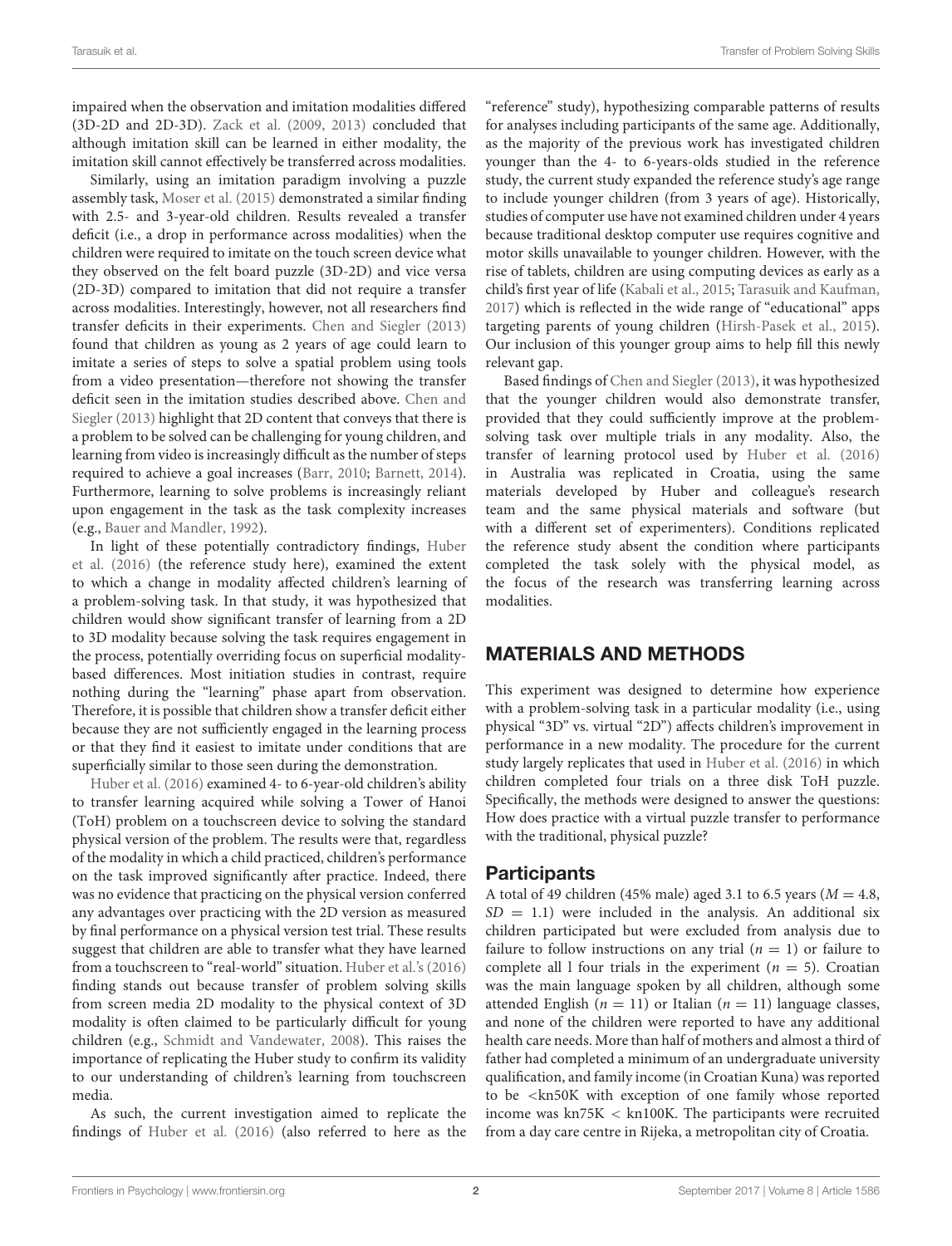# **Materials**

The experiment used the ToH problem solving puzzle, selected because of its extensive use with children as an assessment of problem solving, planning ability and executive functioning [\(Huber et al.,](#page-5-0) [2016\)](#page-5-0).

The experiment used the three-peg, three-disk version of the ToH puzzle. The 3D version was a traditional, timber incarnation of the ToH which consisted of natural wooden-looking pegs; and three wooden disks, each a different color and size (small, medium, and large). The 2D version of the ToH task was performed on a commercially available, iPad application ("Extra Tower of Hanoi" by Morard Dany).

To solve the ToH puzzle the child must move all three disks to one specific peg, while abiding by three rules: (1) only one disk can be moved at a time, (2) a disk cannot be placed on a smaller disk, and (3) the disks can only be placed on one of the three pegs (i.e., they cannot be put on the ground or table). **[Figure 1](#page-3-0)** shows the initial state and the target state for the pegs.

Each child attempted to solve the ToH puzzle four times, as described below in the Procedure section. During each of those four trials, the child had a ToH set (or iPad running a ToH app) in front of them, while another set (2D or 3D as appropriate) depicting the goal state, sat across the table (in front of the experimenter) for the child to reference any time during the task.

Consistent with the reference study, we used the "monkey family" variation of instructions, based on [Klahr](#page-5-13) [\(1978\)](#page-5-13). The experimenter told the child that the disks were a family of monkeys: a father monkey (large disk), a mother monkey (medium-sized disk) and a baby monkey (small disk). The monkeys were described as "tired" so the task was to move them to their sleeping tree—the peg furthest to the child's right. It was explained that only one monkey could leave the tree at time, and a bigger monkey could not sit on a smaller monkey. The instructions were provided in Croatian, the language in which the experimenter and participants communicated. Participants were continuously recorded using an unobtrusively placed camera.

# Procedure

Our procedure was the same as that used by [Huber et al.](#page-5-0) [\(2016\)](#page-5-0), with the exception that, for all children, the initial state of the puzzle was set up with the first two moves pre-completed (see **[Figure 1](#page-3-0)** above) such that it could be optimally solved in five moves (with each extra move indicating less optimal performance). This varied slightly from the reference study, in which children were assigned to either a 5-move or 7-move version of the puzzle depending on how they performed on a pretest probe trial. In the current study, we focused on the 5-move version because our participant pool included younger children who were very unlikely to succeed at the 7-move version even after extended practice.

We randomly assigned each child to one of three experimental conditions as follows:

- In the first condition, 3D-3D-3D-3D (or "No-transfer Condition") we had the children attempt the task on the physical, 3D version of the puzzle on all four trials. This condition served as a baseline to demonstrate how children generally perform when no transfer of knowledge across modality is necessary ( $n = 17$ , age:  $M = 4.7$ ,  $SD = 1.1$ ).
- In the second condition, 3D-2D-2D-3D (or "Transfer Condition"), we had the children attempt the 3D trial initially, followed by two trials using the 2D version (i.e., with the ToH iPad app), and finally use the 3D version in the last trial. By comparing children in this condition to those in the 3D-3D-3D-3D condition, we probe the extent, if at all, practicing in the virtual modality affects performance afterwards in the 3D modality ( $n = 16$ , age:  $M = 4.9, SD = 1.2$ .
- The third condition, 2D-2D-2D-3D (or "No Pre-exposure Condition") is similar to the 3D-2D-2D-3D condition, except that children were never exposed during the study to the 3D version until the final trial. This condition is included to ascertain if pre-exposure to the 3D version is necessary for children to effectively learn from the 2D version and/or apply learning in the 2D version back to the 3D version ( $n = 16$ , age:  $M = 4.8$ ,  $SD = 1.2$ ).

The protocol was approved by ethics board at University of Rijeka and undertaken conforming to the regulations. All children who participated did so with the written informed consent of at least one parent or guardian.

# Coding and Analyses

From the video and screen recordings we coded all disk moves in each of the four trials for each child. For each trial, for each child, we calculated the time to complete the task and the number of moves used to complete the test. In trials where the children solved the puzzle within the given 5-min period, we recorded the time taken to complete the puzzle; and if the child did not solve the puzzle, we recorded 5 min as completion time. A move was defined as a child lifting a disk from a peg and placing it back on the same peg, or on to another. When the child violated any of the three rules (outlined in the Materials section), the experimenter informed the child of the rule break. In that case, we counted both the rule breaking move and the subsequent correcting move as separate complete moves.

We examined two dependent variables, "Total Moves" and "Time per Move." Time per Move was computed by dividing the time by the number of moves. Total Moves was the number of moves the child made to complete the puzzle (or within the 5 min if they did not complete the task).

To assess coder reliability a second observer coded for Total Moves with randomly selected subset of participants ( $n = 33$ ) trials). Krippendorff's alpha for interval data was computed at 0.988 verifying a high level of agreement across observers. Fewer than 15% of the individual scores for any trial differed across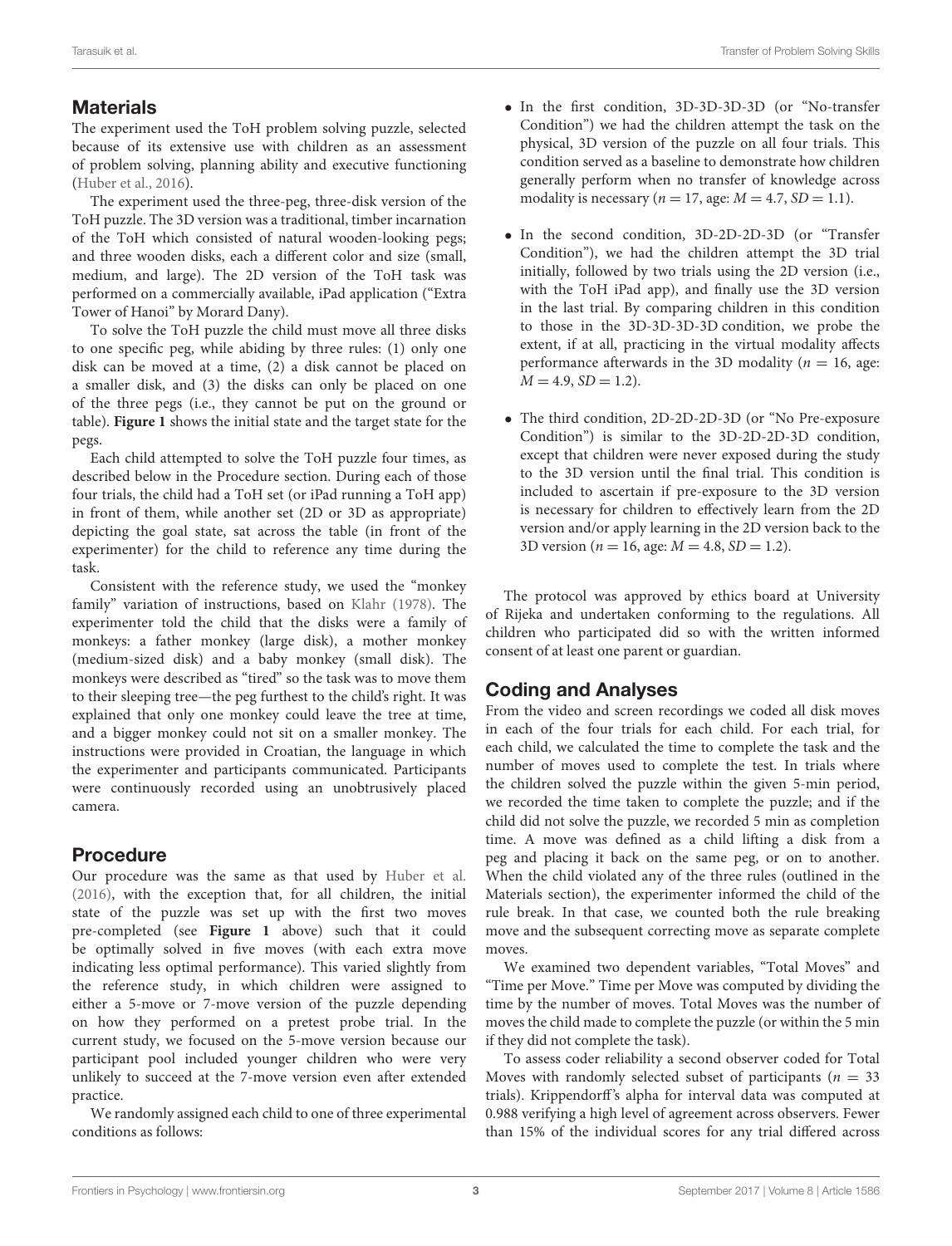

<span id="page-3-0"></span>the observers and when there were differences, there were no differences in the ranked order of the scores across the four trials.

## RESULTS

#### Total Moves Analysis

**[Figure 2](#page-4-0)** shows the Total Moves data. Data was analyzed using a full factorial repeated measures regression on Total Moves with condition and age (as a continuous variable) as between subjects predictors and trial number (1 vs. 4) as a within subject predictor. There were no significant main effects of condition, age, or trial. However, the analysis did reveal a significant age by trial number interaction,  $F(1,43) = 6.75$ ,  $p = 0.01$ ,  $\eta^2 = 0.14$ . Further analyses demonstrated that the interaction was driven by the fact that older children improved from trial 1 to trial 4, but younger children did not improve. We confirmed this by examining the older and younger children separately with a matched pairs t-test, dividing the groups with a median split on age, resulting in relatively equal sized groups ( $n = 25$ ,  $n = 24$ ). Older children (M age: 5.6 years; SD: 0.66; Range: 4.58–6.5; 44% male), improved significantly from trial 1 to 4,  $t(24) = -4.01$ ,  $p < 0.001$ , Cohen's  $d = 0.80$ , whereas younger children (*M* age: 3.79 years; *SD*: 0.46; Range: 3.08–4.42; 46% male) did not improve,  $t(23) = 0.96$ ,  $p = 0.35$ .

[Huber et al.](#page-5-0) [\(2016\)](#page-5-0) found that Total Moves decreased from the 1st to 4th trial, regardless of whether the practice trials were in 2D or and 3D modality. The results from the older group in the current study replicates this finding. However, in the current analysis the age range for the older group (4.58 to 6.50 years) differed somewhat from the reference study (4.05 to 6.50 years). For a more precise comparison to the reference study, we applied an ANOVA on Total Moves for all children older than 4 years of age. This ANOVA used condition as a between subjects predictor and trial as a repeated-measure. Consistent

with [Huber et al.](#page-5-0) [\(2016\)](#page-5-0) there was a significant effect of trial,  $F(1,33) = 16.70, p < 0.001$ , Cohen's  $d = 0.68$ , but no effect of condition ( $F = 1.35$ ), nor a trial by condition interaction  $(F = 0.62)$ .

## Time per Move Analysis

Data was analyzed using a full-factorial repeated measures regression on Time per Move with condition and age as between subjects predictors and trial number (1 vs. 4) as a within subject predictor. The results of this analysis revealed a main effect of age,  $F(1,43) = 17.8$ ,  $p < 0.001$ , with moves being made, on average, 0.99 s faster with each year of age. Additionally, it revealed a trial by condition interaction,  $F(1,43) = 3.43$ ,  $p = 0.04$ . This interaction reflects that children in the 3D-3D-3D-3D condition improved their move speed by 4.36 s from trial 1 to trial 4, whereas the 3D-2D-2D-3D and 2D-2D-2D-3D conditions improved only by 0.93 and 0.83 s, respectively. Given that the 3D-3D-3D-3D group had the most practice moving disks in a single modality, this effect is not surprising. It is also consistent with the original finding that children in the 2D-2D-2D-3D condition did not become significantly faster from baseline to test. There were no other significant main effects or interactions resulting from this analysis.

Because the reference study did report a significant effect of trial, with children making moves more quickly by trial 4, an additional analysis was conducted with children aged over 4 years (consistent with the reference study). An ANOVA with condition as a between subjects factor and trial as a repeated measure revealed a significant effect of trial for this group of 4- through 6-year-olds,  $F(1,46) = 10.29$ ,  $p = 0.002$ , Cohen's  $d = 0.74$ .

# **DISCUSSION**

The main contribution of this work is the verification that children over 4 years of age can learn to solve a problem using a touchscreen app and transfer this learning to solve an isometric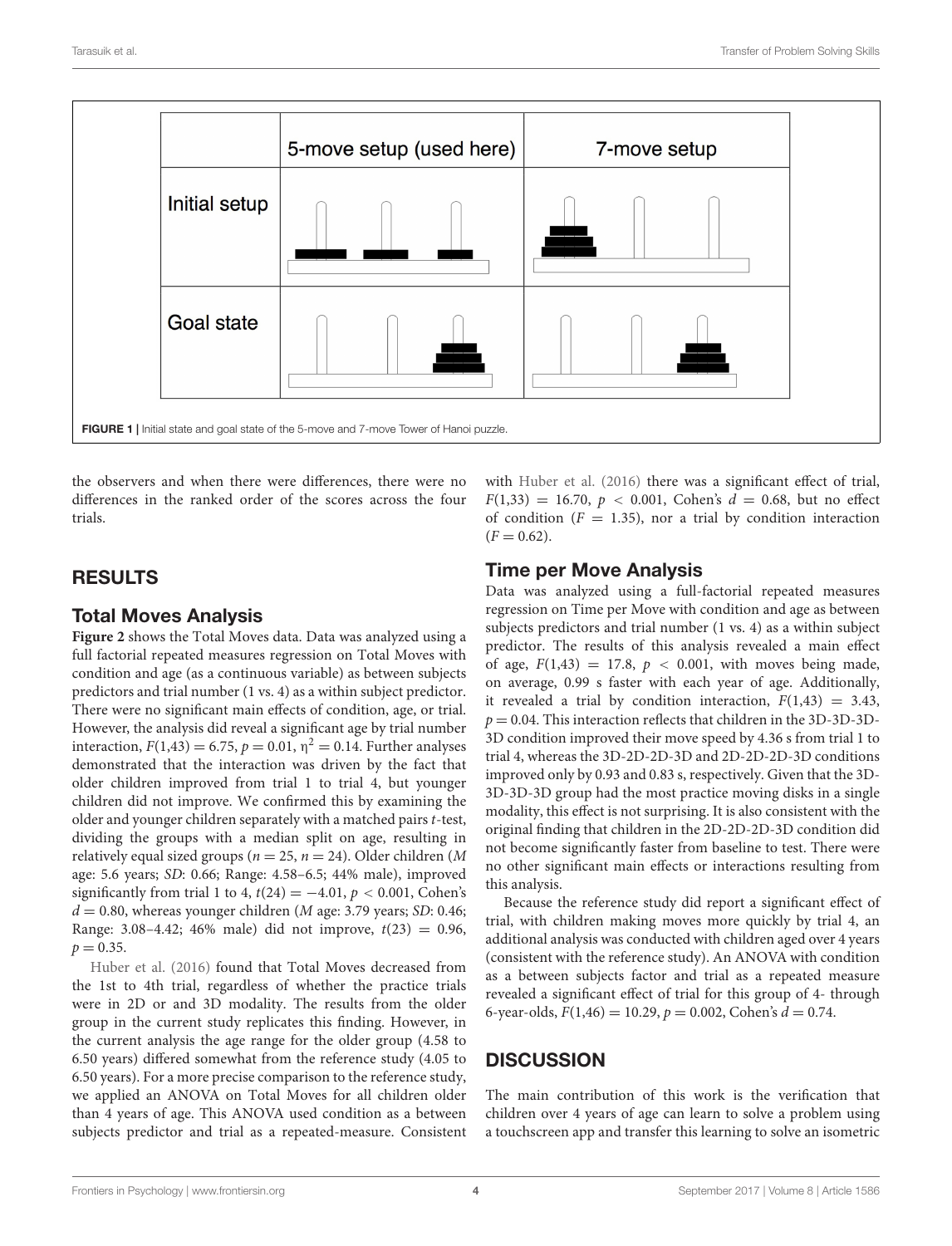

<span id="page-4-0"></span>problem in the physical world. This finding, originally reported by [Huber et al.](#page-5-0) [\(2016\)](#page-5-0) with Australian children, is replicated here with a sample of preschool children in Croatia.

[Huber et al.](#page-5-0) [\(2016\)](#page-5-0) studied children ages 4 to 6 years of age. Total Moves and Time per Move significantly decreased from the initial baseline trial to the final test trial. This was the case, regardless of whether the children practiced the task in the 2D or 3D modality. The current study confirms these findings.

The similarity in results across the two studies underscore the validity of a number of points made in the reference study. In particular, the findings that children smoothly transferred the problem-solving skill that they practiced in 2D to apply to the 3D model illustrates the limits of 'screen time' as a construct. 'Screen time' does not distinguish activities that involve active engagement from those that involve only passive viewing. While children may have problems learning problem-solving strategies from certain screen-based activities, the current and reference studies

demonstrate that not all screen time has the same learning value.

Indeed, the current task appears to require cognitive engagement adequately complex to result in problem-solving learning (e.g., [Bauer and Mandler,](#page-5-9) [1992\)](#page-5-9). Consistent with these findings are those of [Wang et al.](#page-5-14) [\(2017\)](#page-5-14), which report that 5- to 6-year-old children, learned how to tell time from a touchscreen time-telling app and then apply what they had learned from the touchscreen to a toy clock. Both our tasks and theirs required children to focus on rules and thus contrast imitation tasks where greater attention may be given to the superficial differences around modality.

In the current study, the children under 4 years of age showed little ability to improve at the ToH problem regardless of the practice modality. That finding may result from using a task that is not suitable for children of that age. For further research with the younger age group, a suitable option may be to use a different but common implementation of the ToH task, i.e., begin with the 2-disk version, then the 3-disk version, and increase the